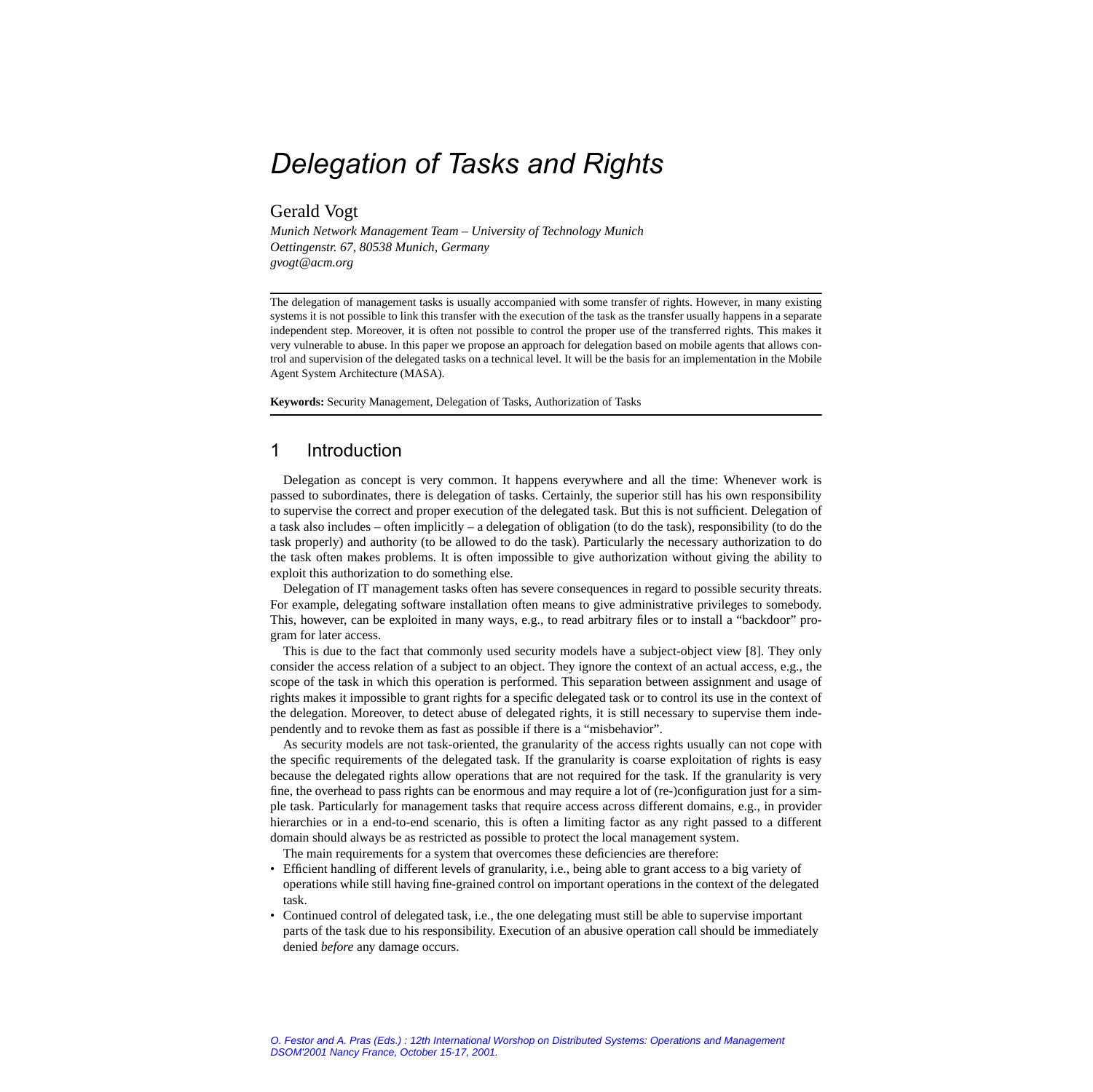- Fast and simple revocations of rights. Revocation of rights in case of an abuse or at the end of the task should happen immediately.
- Sharing responsibility of a task and thus sharing control of the execution.

[Fig. 1](#page-1-0) shows an example scenario for the installation of an update of a software package on workstations of department A: As installation means additional expenses for A, the head of A must approve it and delegates the installation task to the head of the IT management department that is responsible for software installations. However, as this installation will affect the user workstations the delegation includes the requirement that each workstation user must approve the installation on his workstation, e.g., to save particular personal settings before the installation. The head of IT must approve each installation for internal billing or because it may require more licences. He finally delegates the task to a subordinate who performs the actual installation on the workstations. Each of the participants shares a part of the responsibility.

In this paper we present an approach that allows to manage and control the security constraints of delegated tasks in order to overcome the limitations of existing subject-object-oriented security models. Introducing the concept of *multiple authorization*, this leads to a system where a secure delegation of tasks is possible. The concept allows that several participants authorize an operation instead of just one, thereby coming up with a mean to delegate while still taking (part of the) responsibility for the task. Software agents are a particularly good way to implement and enforce these requirements of multiple authorization because multiple agents can cooperate to fulfill their goals. Thus, authorizing operations of others can be part of it. This has advantages over approaches when there is an actual transfer of rights: The right always remains in the possession of the one delegating and thus he has still control of it. This limits the possibilities to exploit or abuse rights. Yet, to be clear, multiple authorization is no replacement for a good security management and implementation of the security system. Assignment of rights to users or creation of security policies must still be done with great care. However, passing rights to others in the context of a delegated task becomes more flexible and more secure. Moreover, at the current stage, although the approach presented is generic and generally usable, it is not intended as replacement of other security models but as an extension. This means that the main application is considered in the area of exceptional or highly security sensitive cases when there is a need for particularly fine-grained and well-suited access control. In the context of this paper, it is not for the "base" security. More research is necessary to study its application and constraints for a general security model based on this approach.

This approach will be the basis for a coming implementation in the Mobile Agent System Architecture [\[5\]](#page-9-1)[9] (MASA). MASA is a MAF [\[13\]](#page-10-0) (*Mobile Agent Facility* – also known as MASIF)-compliant platform for mobile agents that has particularly been designed for use in dynamic and distributed IT management systems. MASA integrates a security model that allows flexible authentication and authorization of agents. Multiple authorization is intended as an extension to this security model.

In the following section we summarize existing approaches with respect to the requirements of task delegation. In section [3](#page-2-0) we then briefly describe mobile agent technology in the area of IT management before we present how these systems offer a particular good solution for delegation in section [4.](#page-3-0) The discussion of some important aspects and issues of the new security architecture follows in section [5](#page-6-0) before we finally conclude in section [6](#page-8-0).



<span id="page-1-0"></span>Fig. 1. Example scenario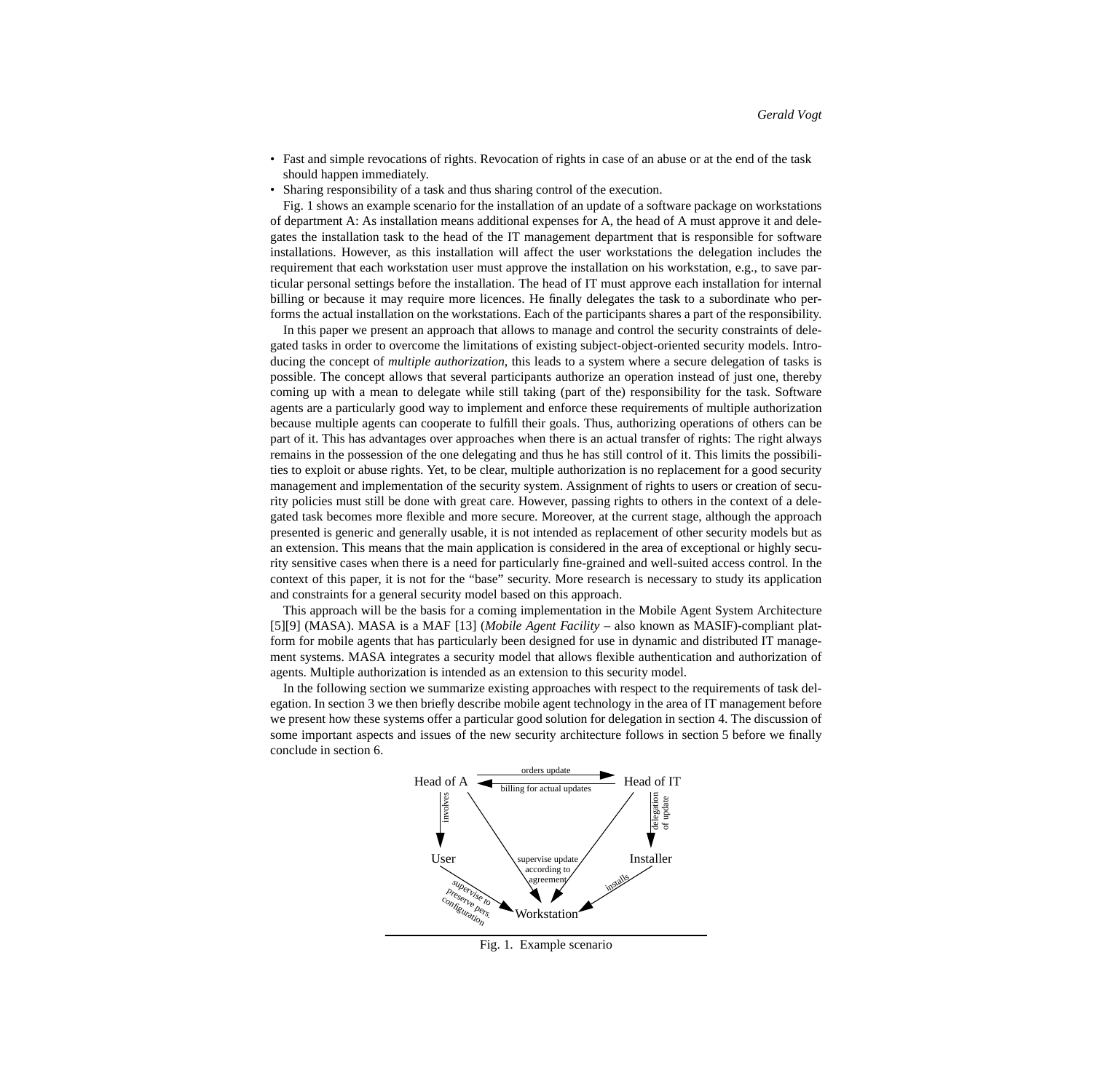## 2 Related Work

One still very common approach for delegation is "all-or-nothing". These are all systems without fine grained administrative rights but with a single administrator access like many UNIX derivatives. This means that anyone who knows the administrator password of a machine can virtually do anything he wants without any restriction. This is certainly very dangerous as it is hard to monitor what actually happens.

Systems like OpenVMS [\[2\]](#page-9-3) has a more fine grained system of rights. In addition, it has a special management right for the assignment of rights. This can be considered as a right for delegation. However, once assigned, the system does not know whether a right has been delegated. Revoking the management right does not imply revoking everything granted with this right. In addition, there is no kind of control what actually is done with this right or who received a right in this way and if he uses it the intended way.

Policy-based systems like [\[11\]](#page-10-1) establish a consistent set of rules that define rights and obligations of the users. They may include rules for delegation of tasks and rights. Delegations may be cascaded or limited to a single step. Nevertheless, the problems of supervision and control of the specific task persist. Revocation of rights is also difficult as it takes time to propagate new policies to all receivers. Some approaches like [10] suggest that delegated rights expire after some time, e.g. 30 minutes, and must be refreshed if still required. However, time constraints for automated processes and agents must be stricter and there is often still enough time to do unintended things.

Task-based Authorization Controls (TBAC) [\[17\]](#page-10-4) is an approach towards a task-oriented security model. It extends the classical subject-object access control by "validity counts" and "authorization-steps". A protection state represents the active permissions of each step. While this helps to link authorizations to specific tasks, it needs a consistent way to control the operations to be authorized to prevent any kind of abuse.

SPKI [\[3\]](#page-9-5) and X.509 Attribute Authorities [\[7\]](#page-9-6) allow a fine-grained access control by signed attributes that specify the access rights. Both consider concepts for delegation of rights. However, it is very hard to bring the delegation into the context of a specific task. Thus, the problem remains that rights are passed independently from a task and it is not possible to control the usage on the background of the delegated task. The X.509 privilege policy may be considered for an extension into this direction. Yet, the draft standard does not define any syntax.

# <span id="page-2-0"></span>3 Mobile Agents in IT-Management

Integration of mobile agent technology in IT management is one approach towards a flexible, distributed management system [\[1\]](#page-9-4)[\[4\]\[](#page-9-2)6[\]\[12\]](#page-10-2)[\[14\]](#page-10-3) in order to overcome deficiencies of existing centralized approaches. *Mobile Agents* (MA) are autonomous software units. They act on behalf of their creator and are able to migrate inside the network to other places. Therefore, the necessary infrastructure consists of *Mobile Agent Systems* (MAS) executing agents and providing the necessary environment, e.g. communication services to mobile agents. As the MAS executes the agents it also offers access to required objects and management interfaces and must therefore control any access to protect the objects and the whole system. ([Fig. 2](#page-2-1)) The MAS adapts the underlying, heterogeneous host systems to build a homogeneous execution platform on top of it. For the rest of this paper we assume, that the host system relies on the local MAS to provide a properly working access control to any host resource. In this sense, the MAS becomes integral



<span id="page-2-1"></span>Fig. 2. Basic structure of a mobile agent infrastructure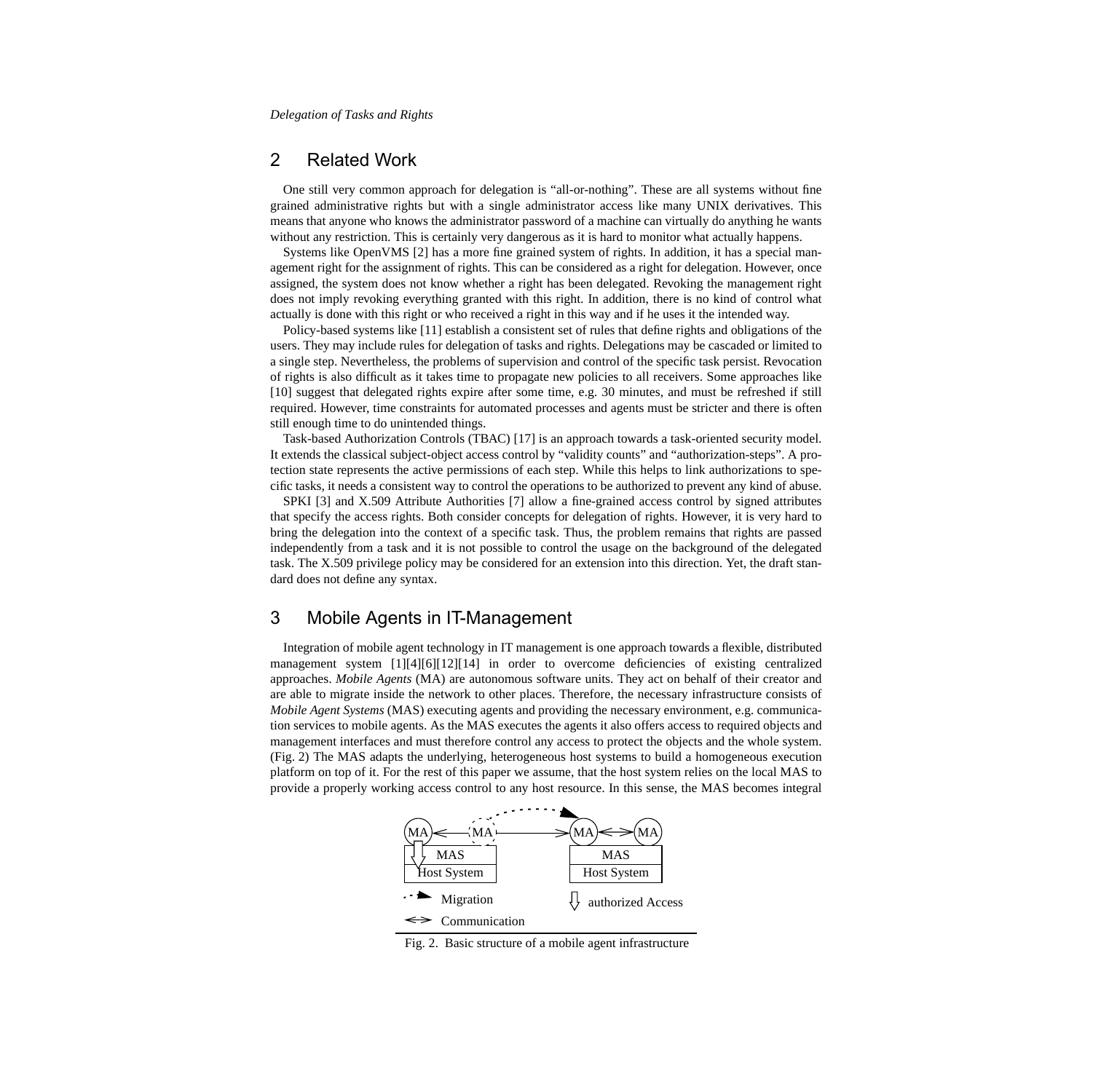part of the host system and, thus, an agent is not able to augment the privileges of the MAS or to have more rights than the MAS on the host system.

A mobile agent consists of program code to be executed and data required for execution. Despite of this, additional security attributes maintain integrity and security of the agent and the agent systems [\[15\]](#page-10-5)[\[16\]](#page-10-6). Of particular interest in the scope of this paper are the credentials or authentication information carried by an agent. For example, the initiator of an agent should digitally sign the agent to protect the integrity. This signature identifies the person who sends the agent and, thus, can also define the basic set of rights. In this sense, a legal signature is the access key to the system. Depending on the implementation, the agent may contain a more detailed description which rights it actually carries.

When an agent arrives, the MAS checks the signature and any further security related information of the agent and configures the run-time environment for this agent according to the rights of the agent. When the agent accesses a protected object or operation, it checks if it has the right to do so and either grants or rejects it. We call this *simple authorization* [\(Fig. 3](#page-3-1)). When a mobile agent migrates to another place, it carries its current state together with other collected data. The MAS will usually add its signature to this information to maintain the integrity.



<span id="page-3-1"></span>Fig. 3. Example for simple authorization

## <span id="page-3-0"></span>4 Multiple Authorization & Delegation

Mobile agents offer a way to handle authorization problems related with delegation intuitively without extending the rights of somebody for a period of time. Instead, other agents of the persons delegating authorize important, sensitive actions. We call this concept *multiple authorization* in contrast to a simple authorization when a single subject is enough, i.e., more than one authorization is required before access to an operation is granted. Once all required authorizations are present the operation will be executed. Every subject required to authorize the operation has the opportunity to make any kind of checks on the operation to be executed and the state of the system. It may consult other security services, if necessary. Moreover, it can make some auditing and logging before it decides whether to grant or refuse authorization. It can also depend the own authorization on more authorizations by other agents to include them in the responsibility for the execution. [\(Fig. 4](#page-4-0)).

Thus, there is no need for a transfer of rights or even transfer chains between agents to delegate the task. This means, that it is technically possible to implement the ideal form of delegation: the one delegating is still in control of the essential parts and can supervise the actions of the subordinate. Especially on the level of agents, this is a way to delegate tasks including the required rights without relying on a network of fully trustworthy agent systems and having some private key information in an agent (usually a prerequisite for an automated transfer of rights in other systems). The only assignment of rights happens at the initiation of the agent.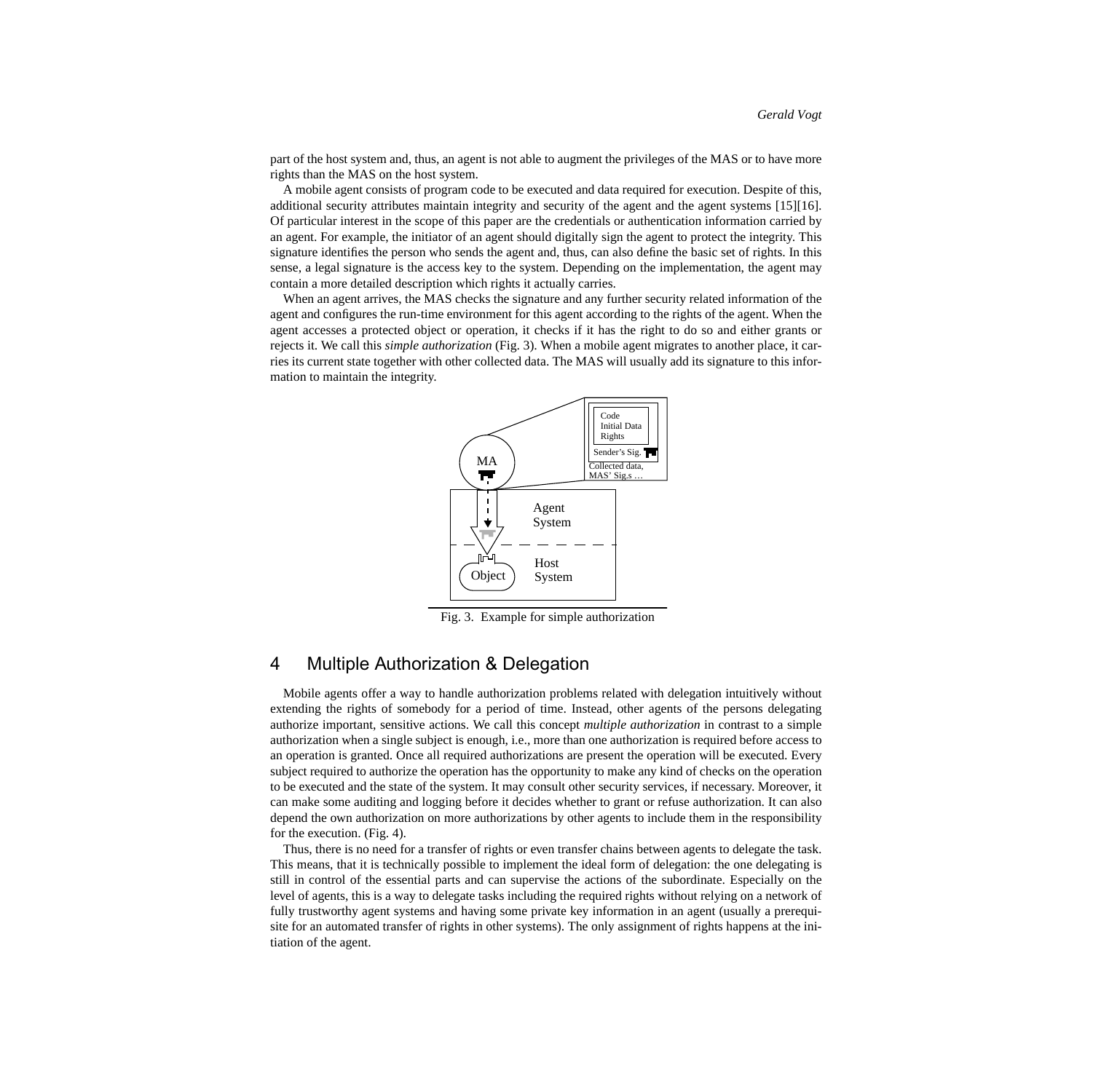

<span id="page-4-0"></span>Fig. 4. Example of multiple authorization

This is a big advantage over other delegation concepts that actually transfer rights where there is no more control over the usage. In addition, revocation gets simpler. The authorizing agent itself can include some revocation logic to prevent abuse. But even if it is necessary to revoke an agent, because there is situation that has not been considered before, it is still easier as there is only a single agent at a single place to be contacted (except if just a single right was required on a single machine, then it would be the same effort). This allows to keep the security system relatively simple and easy to maintain while important parts can be individually protected for each task.

#### *4.1. Authorization Agents*

We call an agent that is able to provide additional authorization for a pending operation *Authorization Agent*. It must be especially equipped to decide which operations are allowed in the context of the task and which are to be denied. To make this decision the agent must migrate to the system involved as only local decisions on this system are fully trustworthy. If the agent ran on a different system, the local system would have to trust the other system. The agent must be very robust in that it is not possible to temper with the decision logic in any way. Ideally, the agent is instantiated on a machine fully trusted by its owner and is able to make correct decisions independently from any place it has been before. Therefore, it should not carry any collected data that might influence the decision. Only then, the agent can reliably fulfill its purpose to authorize an operation. Therefore, its only purpose should be to authorize operations.

The creation of this agent is the correspondent part for the necessary delegation of rights in other systems. However, before it authorizes an action, it can consider whatever is necessary to maintain a high level of security. For example, the Head of Department (HoD) in [Fig. 5](#page-4-1) is responsible for the software installation and delegates the task to the installer, that has insufficient rights to do the task. The created authorization agent must authorize operations of the installer, if necessary. Therefore, it examines the oper-



<span id="page-4-1"></span>Fig. 5. Delegation of Task and Rights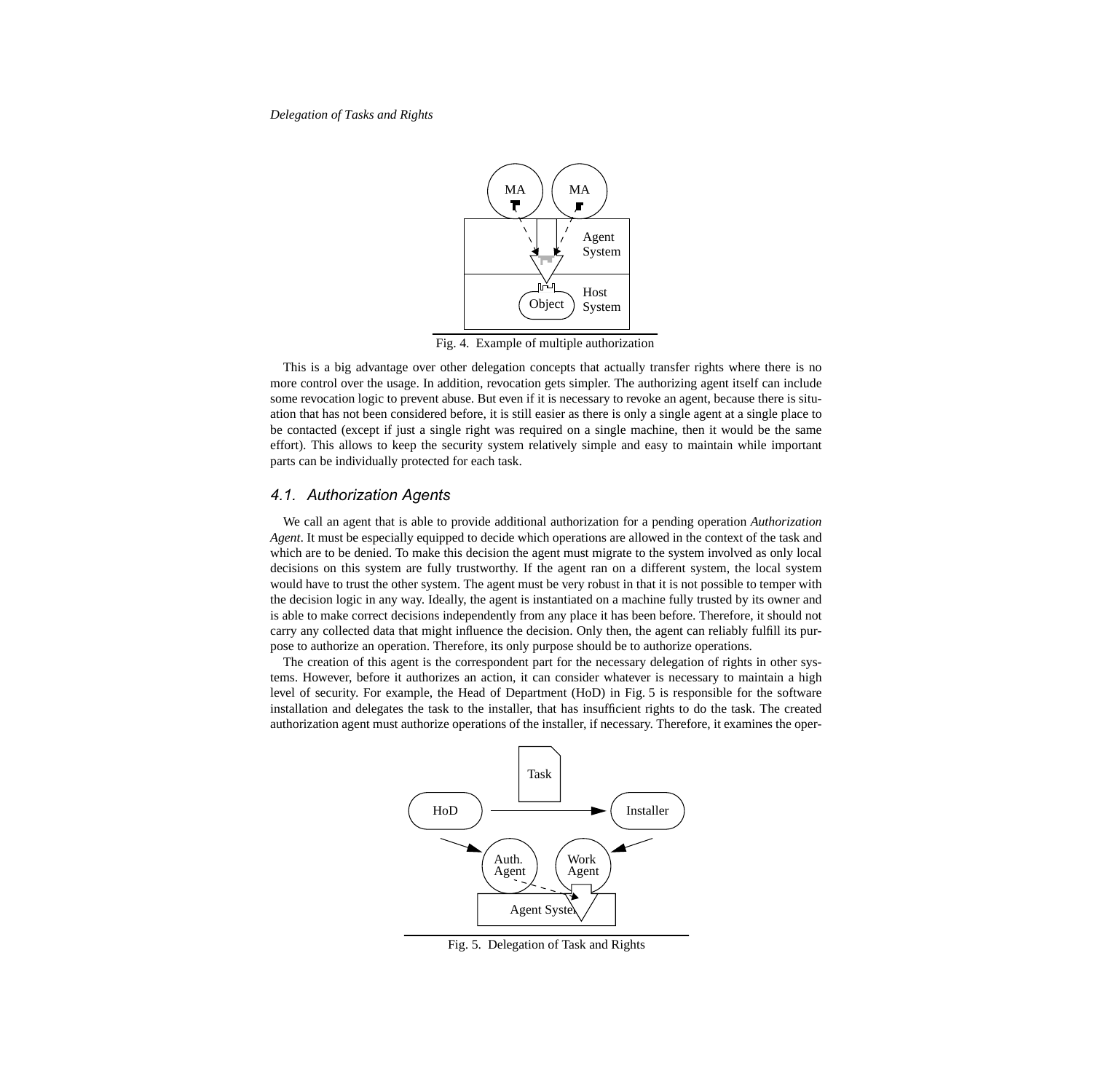ation and enforces high-level security constraints, e.g., it makes sure that the installer only writes to one directory intended for this task and that no files have been manipulated checking a file signature. This is usually impossible to achieve in traditional systems.

This conceptional separation of agents into work agents and authorization agents allows delegation of tasks even over several steps. The delegation process is split into two parts: the delegation of the task itself (the work to do) and the necessary authorization of the task (the rights required to do the work). The way how the work part is actually delegated is not in the scope of this paper. It requires a method to describe and communicate the task. This can happen verbally between people or by negotiation between agents.

The authorization agent is responsible to authorize the operations of the delegated task. If the task (or a part of it) is again delegated we have a *cascaded delegation* (see [Fig. 6](#page-5-0)). Following the delegation trail, the authorization agent of HoD now actually authorizes the authorization agent of the head of the IT department (IT) that in turn authorizes the Installer agent. However, this is usually handled completely inside the agent system and is thus transparent to the HoD agent.



<span id="page-5-0"></span>Fig. 6. Cascaded Delegation of Task and Rights

#### *4.2. Example Scenario*

To demonstrate this concept let us consider the software installation scenario of section 1. The software install agent written by the software installer is equipped with all necessary configuration and installation information. The installer signs the agent to approve its integrity and to assign his software installation right. The software installation right alone does not allow an installation on a particular machine but is a prerequisite. So, let us assume, there is a policy in the company that the head of the department (HoD) responsible for the machine must also authorize any installation on any of his machines.

[Fig. 7](#page-6-1) shows the control flow for this scenario. If the installer agent on the target system calls an installation operation (1) it is considered to have *incomplete authorization*. The authorization code of the agent is informed that for successful execution the authorization of the HoD is necessary (2). Therefore, the agent sends a message to the agent of the HoD to request it (3). The HoD's agent decides to send out a prepared agent to this machine to supervise the correct installation. This agent now checks the context of the operation call (4) and requests further approval by the head of IT (5) and the user of the machine (6). Both again have the same possibilities to send agents and to supervise and control the installation before they actually grant authorization. The agent of the head of IT makes sure that the extent of the installation happens according to the agreement with the HoD and that everything follows the installation policies of the IT department (7). The user of the machine saves some personal preferences during installation (8). Once all participants are satisfied and approve we have a *complete authorization*. The operation is finally executed and the installer can continue (9).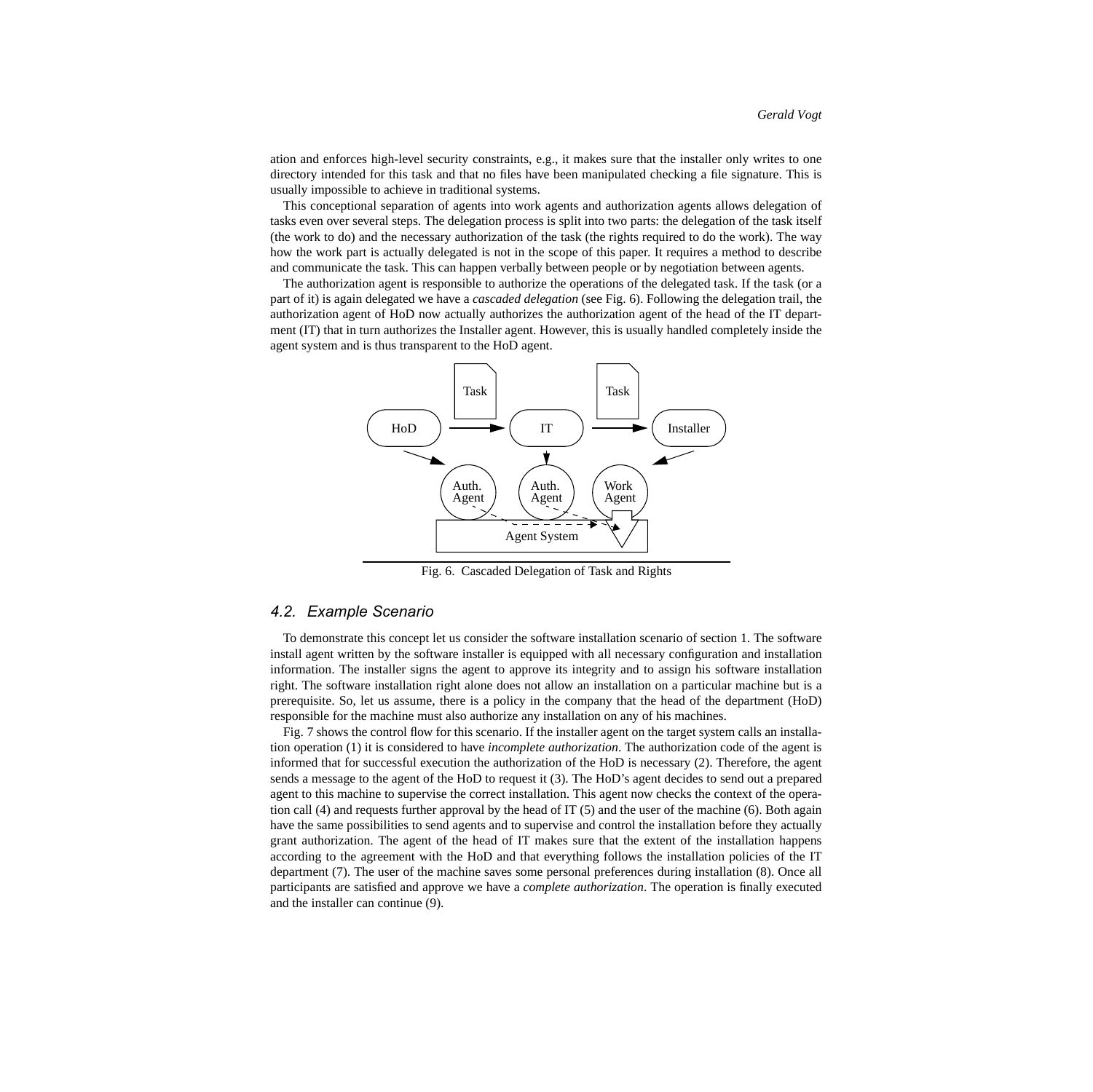

<span id="page-6-1"></span>Fig. 7. Control flow in example scenario

## <span id="page-6-0"></span>5 A New Security Architecture

Multiple Authorization as outlined above has certainly an impact on the architecture of the management system, in particular on the security-related parts. The architecture must integrate mechanisms for delaying execution of an incompletely authorized operation and offer interfaces for others to supply the missing authorization including interfaces to inspect the delayed operation. Therefore, in this section, we discuss the requirements and consequences for the system following the life cycle of an operation subject to multiple authorization. In the scope of this paper we limit this discussion to the synchronous case when an operation call is delayed until the authorization has been given. Nevertheless, asynchronous processing is possible and should be considered for optimization of the overall cycle.

#### *5.1. Access Control & Rights*

When the *initiating agent* [\(Fig. 8](#page-6-2)) tries to access a restricted resource, e.g., calls a protected method of an object, the security system of the agent system intercepts the call and checks if this access is to be allowed or rejected, i.e., if the agent is authorized. Therefore, it authenticates the agent to identify the owner of the agent. The agent may as well carry further information about which of the owner's rights are actually active or in which role it acts. Based on the authentication the security system can determine the access rights of the agent. However, with multiple authorization there are now three possible answers: *grant*, *reject* or *incomplete*. If access is granted the operation is executed, if it is rejected an error is returned. In the third case, the agent is principally allowed to call the operation, but needs additional authorization by other parties (see [Table 1](#page-7-0)).

Therefore, the access control list has an additional field *responsible* that contains possible prospects that may provide additional authorization. These are put on a list of pending authorizations of this operation call. To indicate this case, the security system now calls the *authorization code* of the agent. The authorization code is a special part of the agent that is responsible to complete any pending authorization, i.e., to find other agents that are able and willing to authorize this operation. As the agent works in the scope of a delegated task, it contacts the delegating agent and waits for completion of the operation. It passes an operation identifier of the security system to the delegating agent that uniquely determines the operation.



<span id="page-6-2"></span>Fig. 8. Structure of initiating agent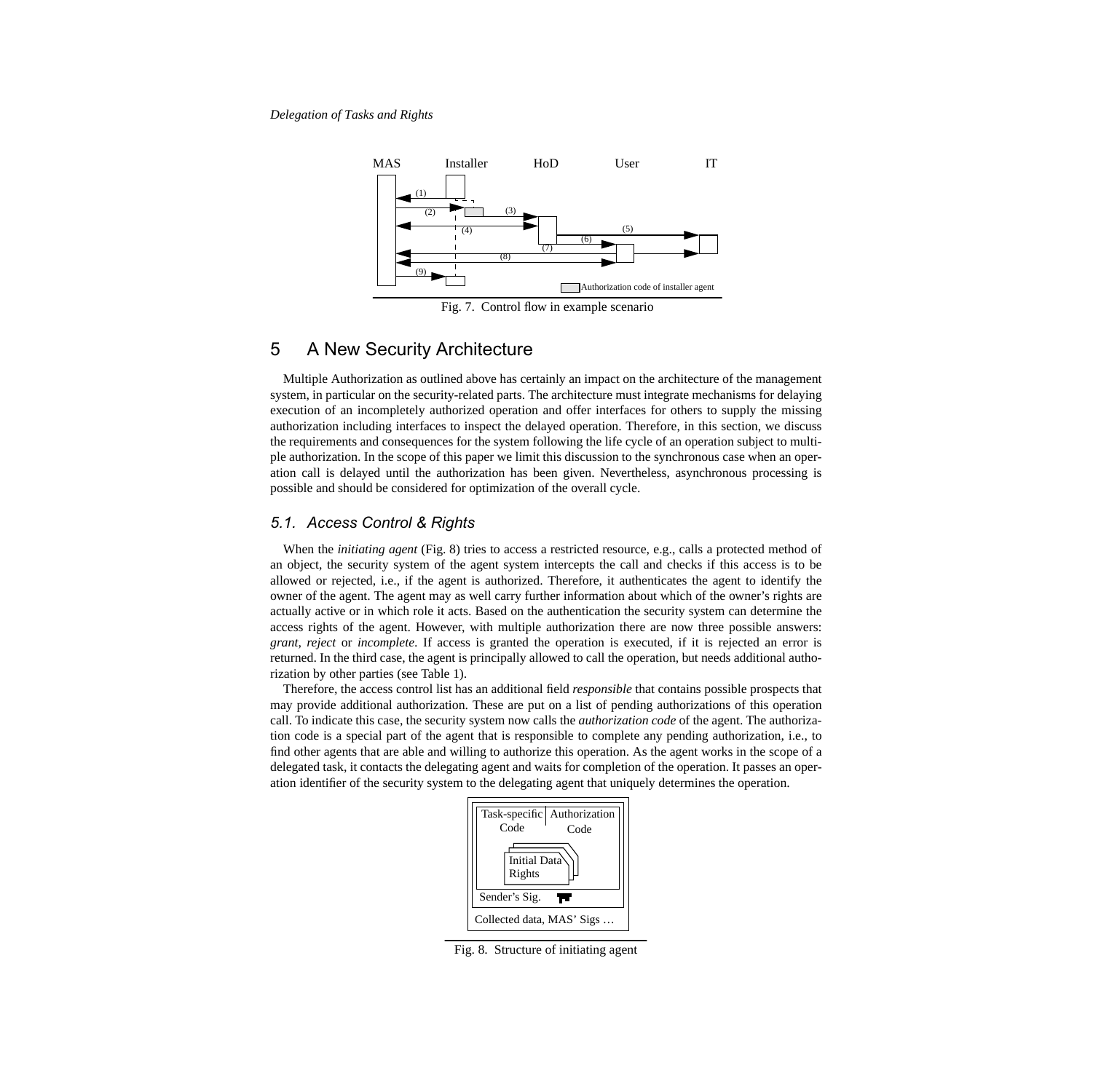| <b>Identity/Role</b> | <b>Access</b> | <b>Responsible</b> |
|----------------------|---------------|--------------------|
| H <sub>0</sub> D     | grant         |                    |
| Installer            | incomplete    | H <sub>0</sub> D   |
| other                | reject        |                    |

<span id="page-7-0"></span>Table 1: Access control list at target system

If the authorization agent of the delegating agent is already present at the local system because of previous calls it can register with the security system to directly catch all related operation calls to be authorized. Doing so, the initiating agent is not directly involved anymore and the authorization process is optimized.

#### *5.2. Inspection Interface*

The authorization agent contacted by the initiating agent must migrate to the agent system to make sure that the decision is not influenced by others. Only then, the local mobile agent system can trust in the decision of the agent. The agent must inspect the operation to be authorized before it makes its decision. Therefore, the security system offers a special interface (see [Fig. 9\)](#page-7-1) for authorization agents that allows them to inspect the called operation with its parameters as well as the context and status of the system it is running on. The agent can base its decision on any information that seems necessary (and it is allowed to access). In this sense, the authorization agent becomes part of the access control mechanism. Certainly, the security system allows access to this interface only to agents that are able to supply the required authorization.

When the initiating agent contacts the authorization agent it passes an identifier of the operation to be authorized. This identifier allows to access all information related with this operation. Therefore, the security system identifies the authorization agent and checks the list of pending authorizations for this operation to see whether this agent is allowed and requested to supply an authorization. If not, the access to the operation information is denied. Otherwise, the agent gets the operation information that consists of:

- the identity of the caller of the operation
- the object to be accessed
- the method to be called on this object
- all parameters passed to this method call
- the list of previously supplied authorizations by other agents

The agent may include other information available to make its decision, e.g., it may consult logging files to find out about previous actions of this agent or check the state of the system. The authorization agent can



<span id="page-7-1"></span>Fig. 9. New Security Architecture with Initiating and Authorization Agent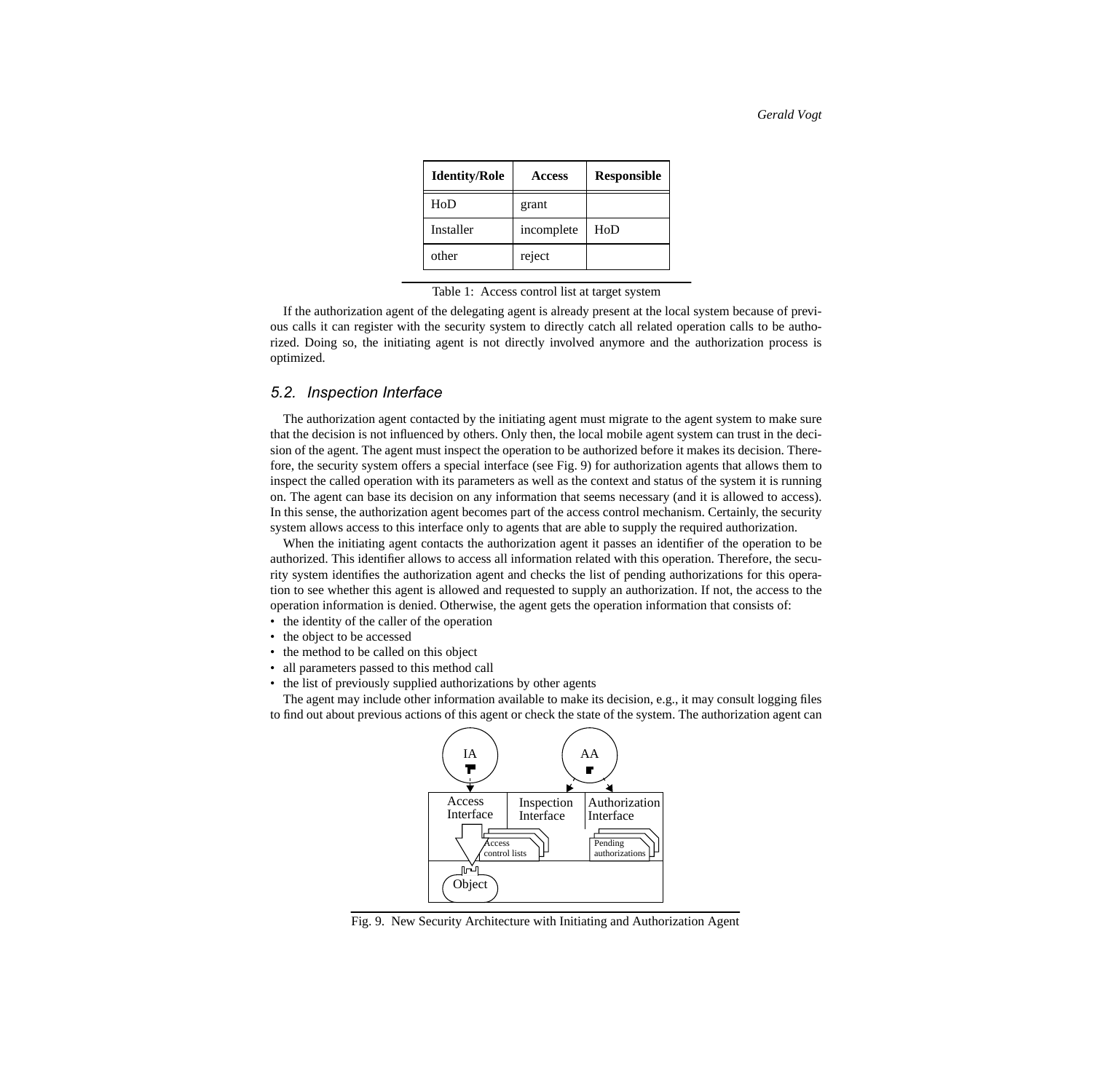do (only limited by its own rights) whatever is necessary to be sure that the operation call can be executed without harm or damage.

#### *5.3. Authorization Interfaces*

Once the authorization agent has come to a decision it uses the authorization interface of the security system to give the answer. There are five possible answers that the agent of A can give: *authorized*, *delegated, delayed, rejected*, or *not responsible* (see [Table 2\)](#page-8-1). If the agent finds that the operation call is acceptable with no limitations, it authorizes the operation to the extent it (or his owner) is able to. If this was the last missing part of the authorization and there is no other authorization pending, the operation call is finally executed.

However, if the task has been delegated from A to B, and the operation call was not made by an agent of B himself, the agent must make its authorization dependent on the authorization of B. There are two alternatives to do this: *delegated to B* is used to indicate that A authorizes the operation under the condition that B does also (or more identities). In this case, it is up to the security system to ensure this. A is not consulted for this particular operation call anymore. *delayed for B*, on the other hand, means that A will not authorize the operation before B does. After B has granted authorization, A has again the choice what to do. It depends on the situation which of the two alternatives is appropriate.

The agent rejects the execution if it finds anything that is in violation to its decision policy. In this case, the operation call returns with an error. If the agent has been consulted but does actually know nothing about the operation it indicates that it is not responsible.

| <b>Authorization</b> | Action                                                                |
|----------------------|-----------------------------------------------------------------------|
| authorized           | mark operation as authorized by A                                     |
| delegated to B       | mark operation as authorized by A,<br>add B to pending authorizations |
| delayed for B        | add B to pending authorizations                                       |
| rejected             | deny operation execution                                              |
| not responsible      | nothing                                                               |

<span id="page-8-1"></span>Table 2: Possible authorizations of an authorization agent

# <span id="page-8-0"></span>6 Conclusions & Further Work

The concept of delegation is very important in IT management. Each delegation of a task must include the right to do this task. All systems, components and functions required for this task must be accessible for the delegated person. However, it is usually impossible to control and supervise delegated management tasks. In most existing systems it is impossible to specify rights to a degree that enables the user to execute the task and still prevents any kind of abuse. Instead, the assigned rights create a new threat to the target system and sometimes even to the complete network.

We suggested the concept of a multiple authorization added to a management system based on mobile agents. With multiple authorization a single user is not able to execute protected operations but needs additional authorization by others. Before granting authorization these other participants are able to make checks on the operation to be executed and base their decisions on that. Multiple authorization, therefore, allows to maintain some shared responsibility for protected operations and to supervise actions of subordinates. As it is possible to bind authorization to particular operations under special circumstances, a very fine grained access control is achieved for the delegated task.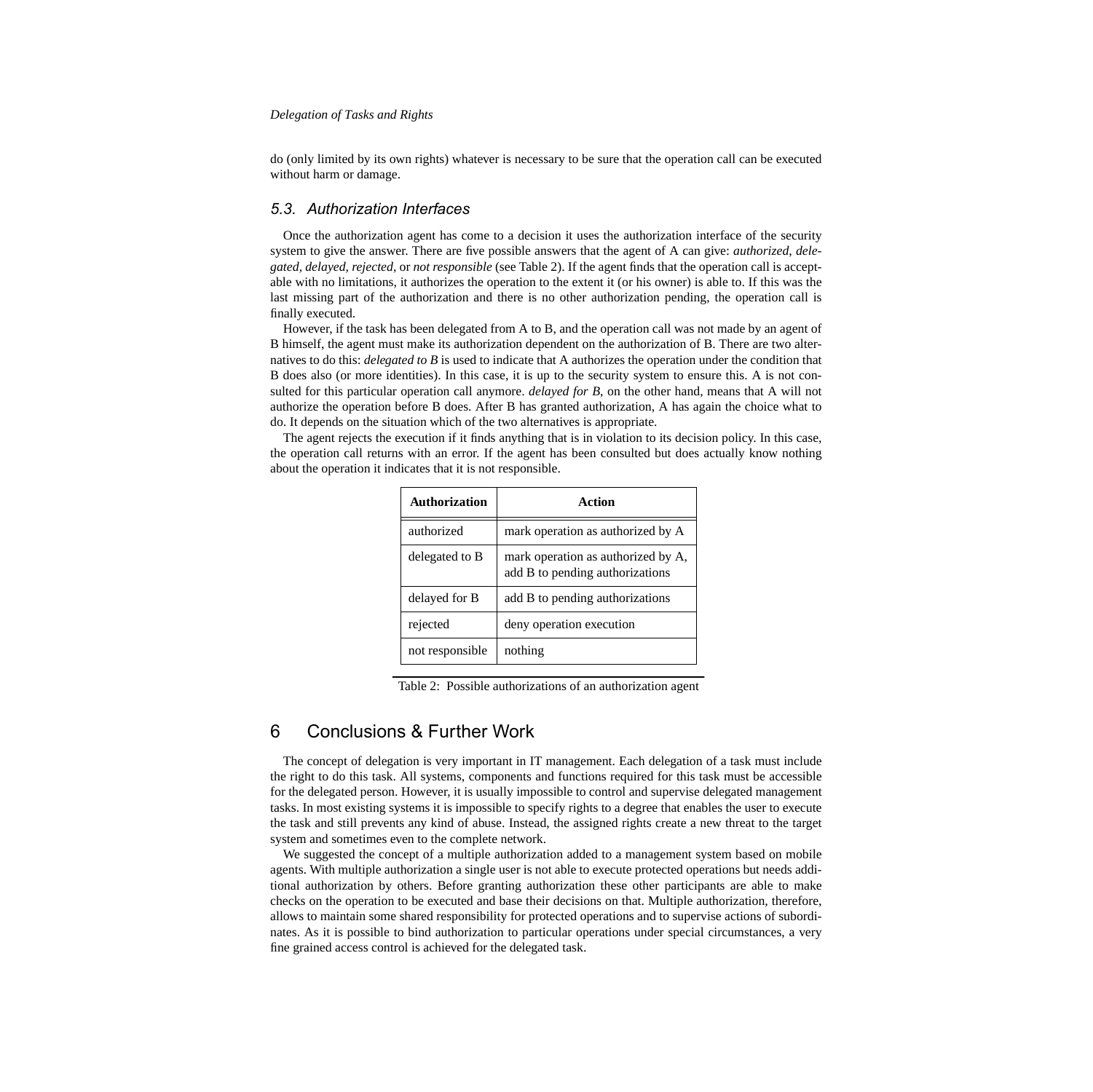The agent technology provides a flexible mean to transport the necessary authorizations in the context of a delegated task. It allows automated checks and the enforcement of further security constraints before an operation is actually executed. We outlined the basic components and mechanisms of a new security architecture that includes this new concept.

Yet, to be clear, multiple authorization is no replacement for a proper security management and implementation of the security system. Assignment of rights to users and creation of security policies must still be done with great care. However, passing rights to others in the context of a delegated task is more flexible and more secure than other approaches.

We are working on a first implementation in our agent system MASA [\[5\]\[](#page-9-1)9], a research prototype to investigate the benefits and drawbacks of mobile agents for IT management. Further research is necessary to evaluate different implementations and strategies for agents and how authorizations are handled inside the security system. In particular, with respect to security management it is important to analyze which way of specification of access rights is best to suit the needs of partial authorizations. To simplify the creation of authorization agents a development toolkit together with a set of templates is anticipated. This allows a fast creation of authorization agents when required for a delegation.

#### Acknowledgement

The author would like to thank the members of the Munich Network Management (MNM) Team for helpful discussions and valuable comments on earlier drafts of this paper. The MNM Team directed by Prof. Dr. Heinz-Gerd Hegering is a group of researchers at the University of Munich, the Munich University of Technology, and the Leibniz Supercomputing Center of the Bavarian Academy of Sciences. Its webserver is located at <http://wwwmnmteam.informatik.uni-muenchen.de/>

## **References**

- <span id="page-9-4"></span>[1] A. Bieszczad, B. Pagurek, and T. White. *Mobile agents for network management.* IEEE Communication Surveys, 1(1), 1998.
- <span id="page-9-3"></span>[2] Compaq. *OpenVMS Guide to System Security.* OpenVMS VAX Version 7.2. Houston, Texas, USA. January 1999.
- <span id="page-9-5"></span>[3] C. Ellison, et al. *SPKI Certificate Theory*. RFC 2693. September 1999.
- <span id="page-9-2"></span>[4] G. Goldszmit and Y. Yemini. *Distributed Managment by Delegation.* In Proceedings of the 15th International Conference on Distributed Computing Systems, June 1995.
- <span id="page-9-1"></span>[5] B. Gruschke, et al. *Mobile Agent System Architecture - Eine Plattform für flexibles IT-Management.* (Mobile Agent System Architecture – A Platform for flexible IT Management. In German). Technical Report 9902, Ludwig-Maximilians-University Munich, Institute for Computer Science, Munich, August, 1999.
- [6] H.-G. Hegering, S. Abeck, and B. Neumair. *Integrated Management of Networked Systems – Concepts, Architectures and their Operational Application.* Morgan Kaufmann Publishers, 2000.
- <span id="page-9-6"></span>[7] ITU-T Recommendation X.509, ISO/IEC 9594-8. *Information Technology – Open Systems Interconnection – The Directory: Public-Key and Attribute Certificate Frameworks.* 4th Edition, Draft V7. February, 2001.
- <span id="page-9-0"></span>[8] J.B.D. Joshi, W.G. Aref, A. Ghafoor, and E.H. Spafford. *Security Models for Web-based Applications.* Communications of the ACM, Vol. 44, No. 2, pp. 38–44, February 2001.
- [9] B. Kempter, H. Reiser, H. Rölle, and G. Vogt. *Implementierung eines MASIF konformen Agentensystems – Die Mobile Agent System Architecture (MASA)*. (Implementation of a MASIF conform Agentsystem – The Mobile Agent System Architecture (MASA). In German). PIK – Praxis der Informationsverarbeitung und Kommunikation, Vol. 24, No. 3, July-September 2001.
- [10] B. Lampson, M. Abadi, M. Burrows, and E. Wobber. *Authentication in Distributed Systems: Theory and Practice.* ACM Transactions on Computer Systems, 10(4):265–310, November 1992.